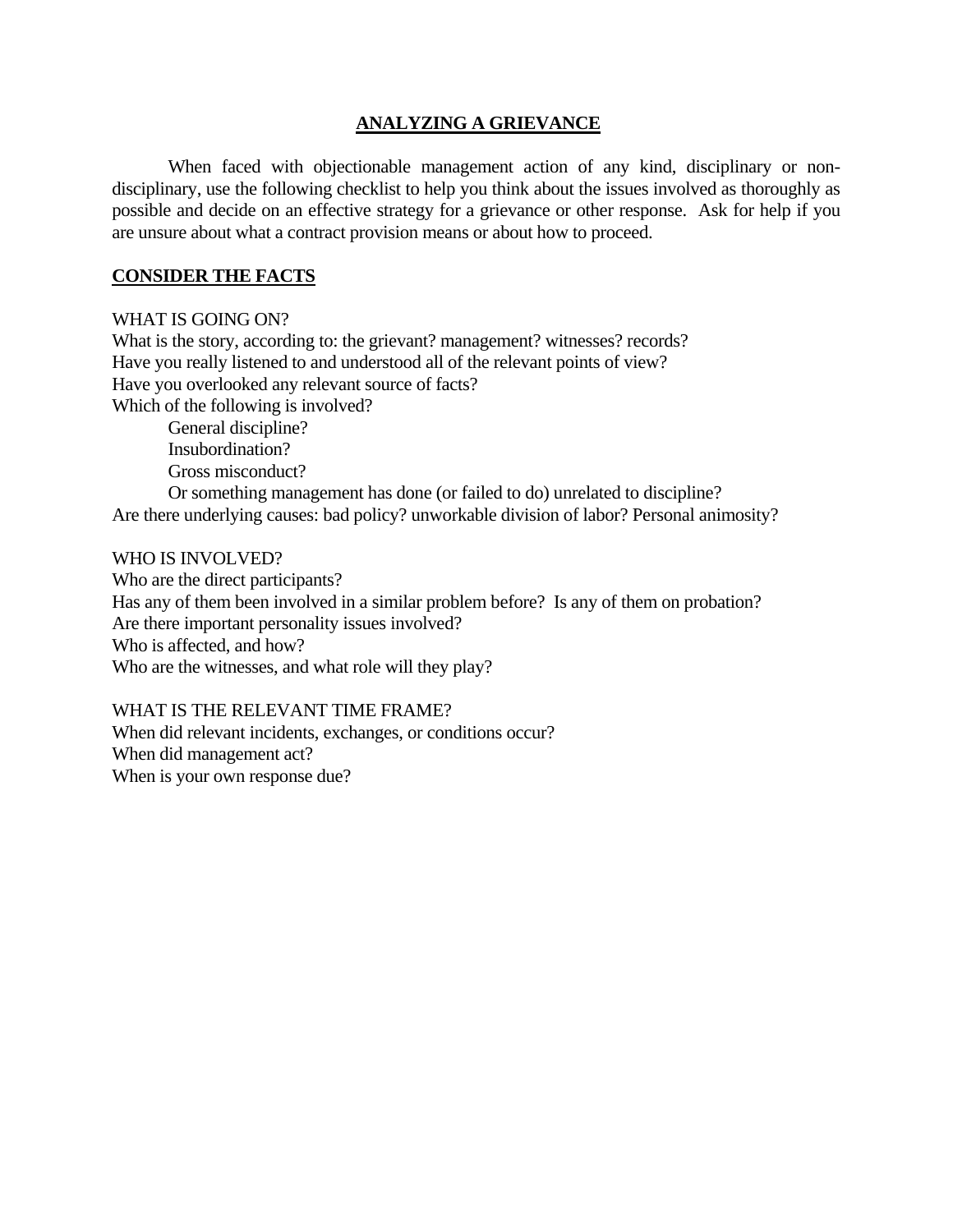## **CONSIDER THE RELEVANT RULES**

Look for relevant provisions in sources of rules that are binding on management:

- 1. **The collective bargaining agreement** is your most common, and most valuable, source of rights. Know it well, and use it first.
- 2. **Addenda or side letters** may add to or clarify the CBA.
- 3. **Policies and administrative directives** of the employer.
- 4. **Laws and regulations**.
- 5. **Other contracts**. E.g., your employer's funders my have imposed conditions which can work to your advantage.
- 6. **Past practices**. These "unwritten contract provisions" can be very useful, but be sure you can prove that the practice has actually been followed for a certain period of time. If past practice is involved, is the contract clear, vague or silent on the point in dispute?
- 7. **Precedents** from past grievances and, more important, from past arbitrations. Knowing about past rulings is important, whether they are helpful or adverse to your grievance. Prepare to argue that the union's position is more consistent than management's with the precedent(s).

If more than one provision, from one or more of the above sources, applies, ask yourself about the relationship between or among them. Which is a higher source of authority? Which is more recent? Which is more specifically relevant? Which is more helpful? If a provision can be interpreted in more than one way, which way is most reasonable?

## **ANALYSE MANAGEMENT'S ACTION**

With regard to each relevant provision, ask yourself:

- Does it support management's action?
- Does management's action violate it?
- If so, is it a violation by omission? commission? misapplication? misinterpretation?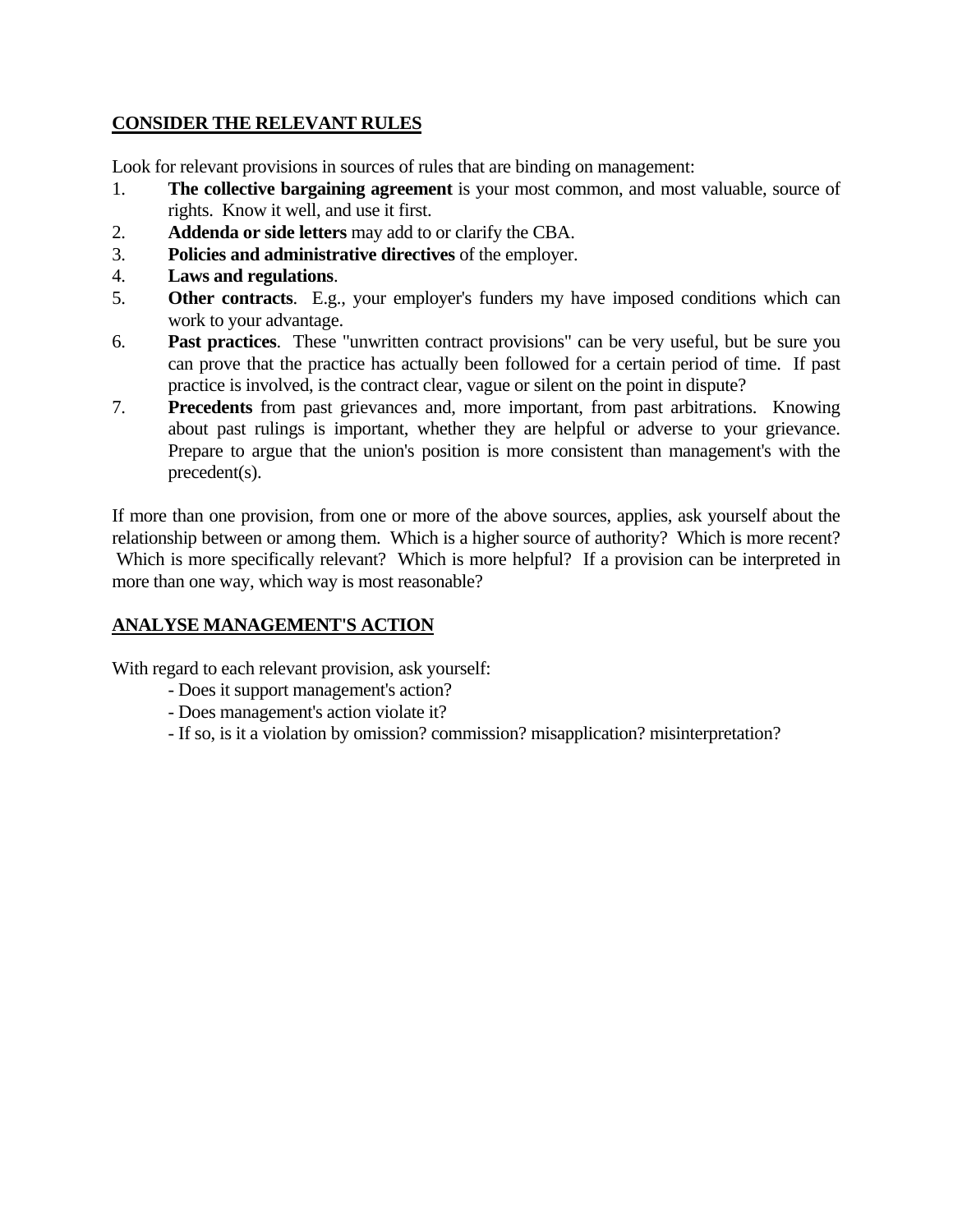**DISCIPLINARY ACTIONS** in general raise additional questions.

## WAS THERE PROCEDURAL FAIRNESS?

- 1. Did the procedure followed constitute a violation?
- 2. Was the grievant adequately informed of the level of performance or compliance expected, either by direct publication or by consistent enforcement?
- 3. Was management's charge premature?
	- -Was the grievant's alleged infraction something that is obviously punishable?
	- -If not, was she adequately warned of the consequences?
- 4. Conversely, was the discipline more than a reasonable time after the alleged act or omission?
- 5. *Before* imposing discipline, did management:
	- tell the grievant what rule they charged she had violated and how?
	- give the grievant an opportunity to respond?
	- fully investigate and verify the charge?

## WAS THERE JUST CAUSE FOR DISCIPLINE?

- 1. Was the rule or order allegedly violated reasonably related to efficient and safe operations?
- 2. Did the statedCor the realCreason for the discipline constitute a violation?
- (e.g. Was it retaliation for exercise of contract rights?) Did the real reason, if different?
- 3. Did the alleged facts amount to anything?
- 4. Was management's proof sufficient?

 - If the criminal or reprehensible nature of the alleged misconduct stigmatizes the employee or seriously impairs his chances for future employment, was there proof beyond reasonable doubt? Or was management's proof at least clear and convincing (leaving little room for doubt).

 - In other cases, was there clear and convincing proof? If not, was it a preponderance (showing something was more likely than not) or at least substantial (something that could convince a reasonable person?)

- 5. Was management's action based on hearsay?
- 6. Did management over-emphasize certain facts and points (perhaps taken out of context) while playing-down those factors which would favor the grievant?

### WAS THE DISCIPLINE APPROPRIATE?

- 1. Did the penalty violate the CBA or another source of rules?
- 2. Was the penalty inconsistent with the principle of progressive discipline?
	- Was it punitive or vindictive rather that corrective and remedial?
	- Was it reasonably related to the seriousness of the offense and the grievant's past record?
- 3. Did management discipline one or some for behavior it had deliberately failed to address in others?
- 4. Conversely, did management punish everyone for the infractions and deficiencies of a few?
- 5. Did the penalty otherwise infringe on the rights of the grievant, the union, or the other employees?